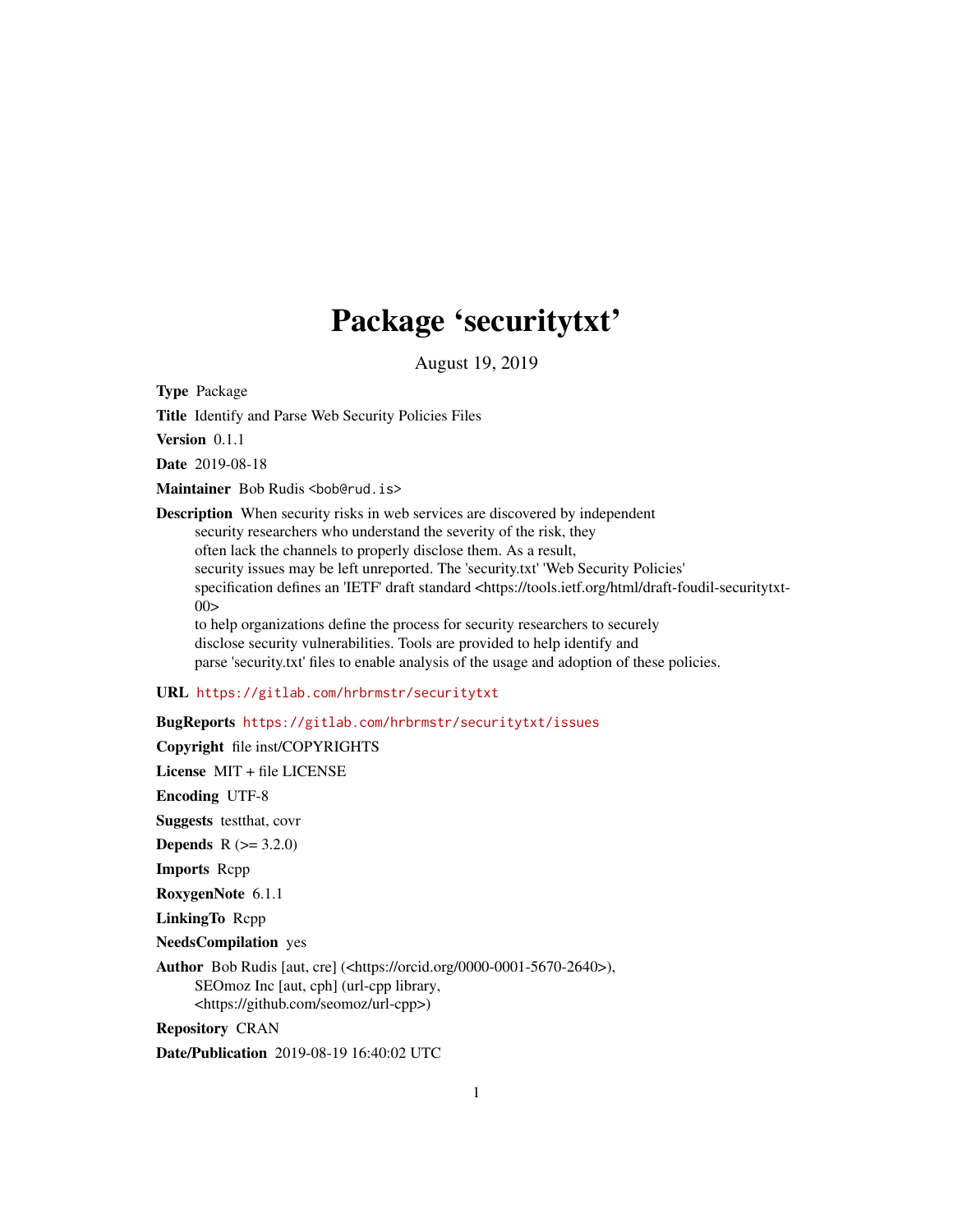### <span id="page-1-0"></span>R topics documented:

| Index |  |  |
|-------|--|--|
|       |  |  |
|       |  |  |
|       |  |  |
|       |  |  |
|       |  |  |

<span id="page-1-1"></span>

| sectxt | <i>Parse a security.txt Web Security Policies file &amp; create a sectxt</i> |
|--------|------------------------------------------------------------------------------|
|        | obiect                                                                       |

#### Description

This function takes in a single element character vector and parses it into a sectxt object.

#### Usage

sectxt(x)

#### Arguments

x either an atomic character vector containing a complete security.txt file *or* a length >1 character vector that will be concatenated into a single string *or* a connection object that will be passed to [readLines\(\)](#page-0-0), the result of which will be concatenated into a single string and parsed and the connection will be closed.

#### References

- [IETF Draft](https://tools.ietf.org/html/draft-foudil-securitytxt-00)
- [Information hub](https://securitytxt.org/)
- [GitHub Organization](https://github.com/securitytxt)

#### Examples

```
sectxt(readLines(system.file("extdata", "security.txt", package="securitytxt")))
## Not run:
sectxt(url(sectxt_url("https://securitytxt.org")))
```
## End(Not run)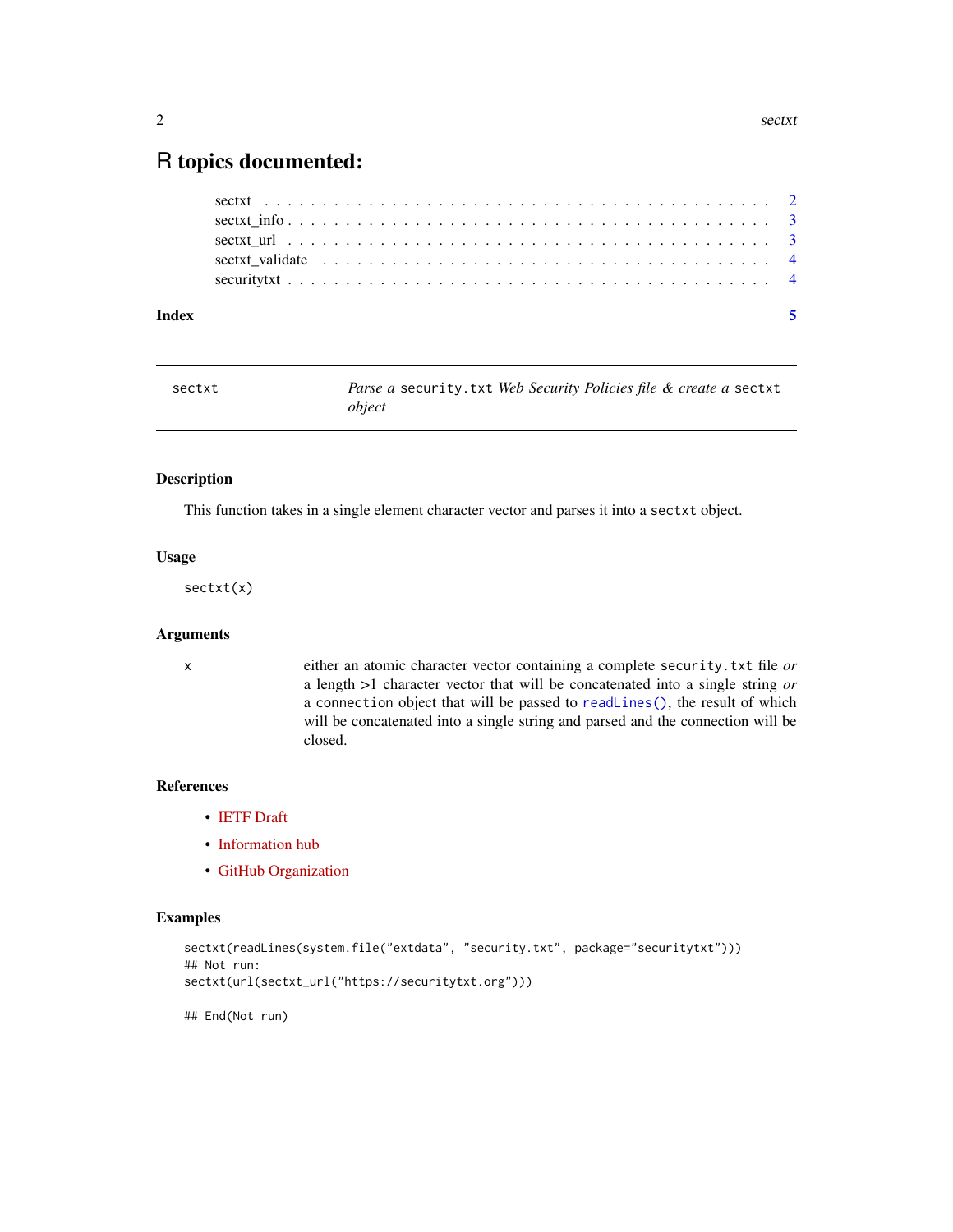<span id="page-2-0"></span>

#### Description

Retrieve a data frame of security.txt keys/values

#### Usage

sectxt\_info(x)

#### Arguments

x a parsed security.txt created with [sectxt\(\)](#page-1-1)

#### Value

data frame

sectxt\_url *Determine security.txt URL for a given site/URL*

#### Description

Provide any URL for a resource and retrieve the URL for the security.txt file. Strips off extraneous URL components and appends .well-known/security.txt.

#### Usage

sectxt\_url(url)

#### Arguments

url URL

#### Value

character vector

#### Examples

sectxt\_url("https://securitytxt.org/this/that/the/other.html")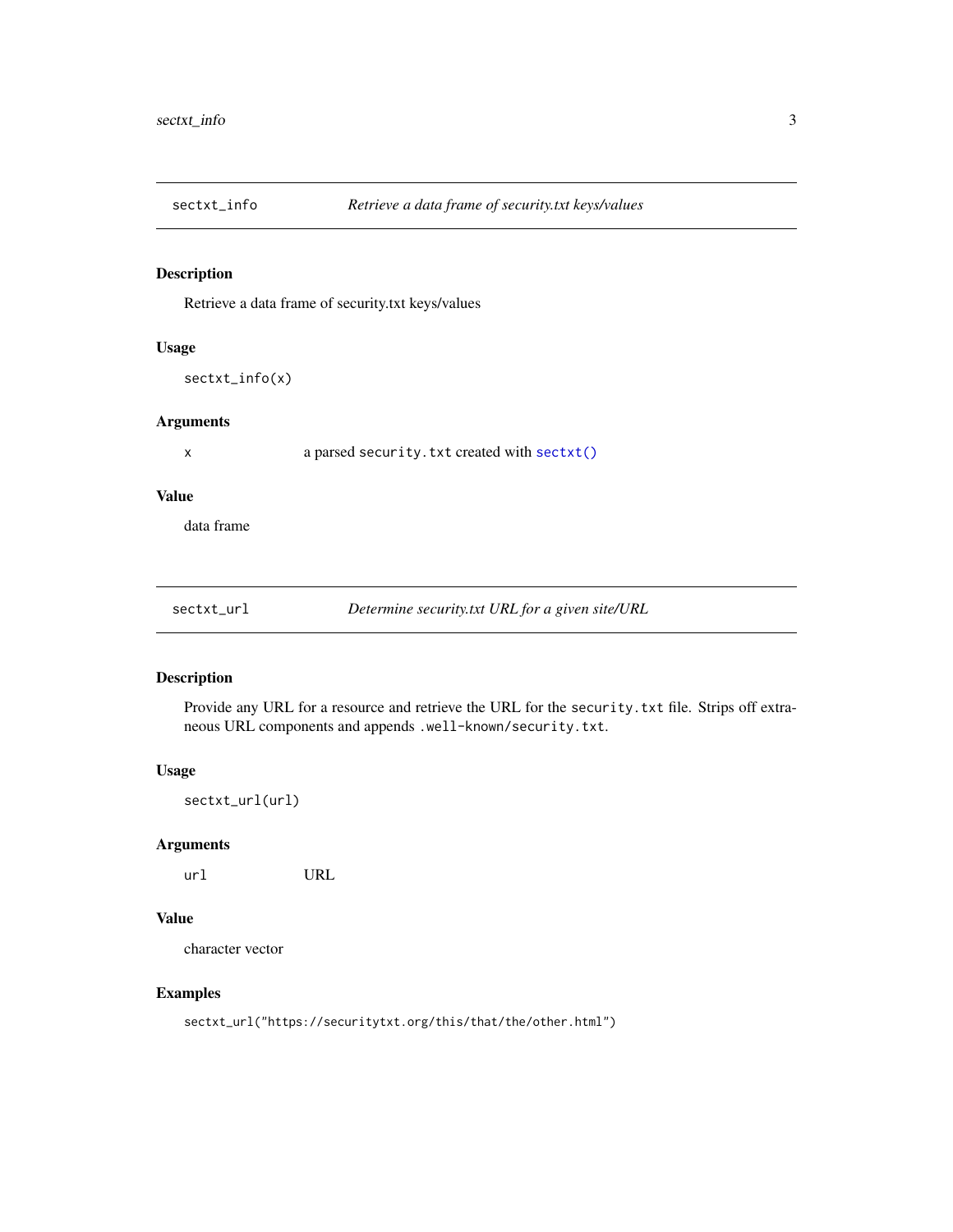<span id="page-3-0"></span>

#### Description

Validate a security.txt Web Security Policies file

#### Usage

```
sectxt_validate(x)
```
#### Arguments

x an object created with [sectxt\(\)](#page-1-1)

#### Value

logical; TRUE if all fields match current IETF standard, FALSE if not

securitytxt *Identify and Parse Web Security Policies Files*

#### Description

When security risks in web services are discovered by independent security researchers who understand the severity of the risk, they often lack the channels to properly disclose them. As a result, security issues may be left unreported. The 'security.txt' 'Web Security Policies' specification defines an 'IETF' draft standard <https://tools.ietf.org/html/draft-foudil-securitytxt-00> to help organizations define the process for security researchers to securely disclose security vulnerabilities. Tools are provided to help identify and parse 'security.txt' files to enable analysis of the usage and adoption of these policies.

#### Author(s)

Bob Rudis (bob@rud.is)

#### References

- [IETF Draft](https://tools.ietf.org/html/draft-foudil-securitytxt-00)
- [Information hub](https://securitytxt.org/)
- [GitHub Organization](https://github.com/securitytxt)